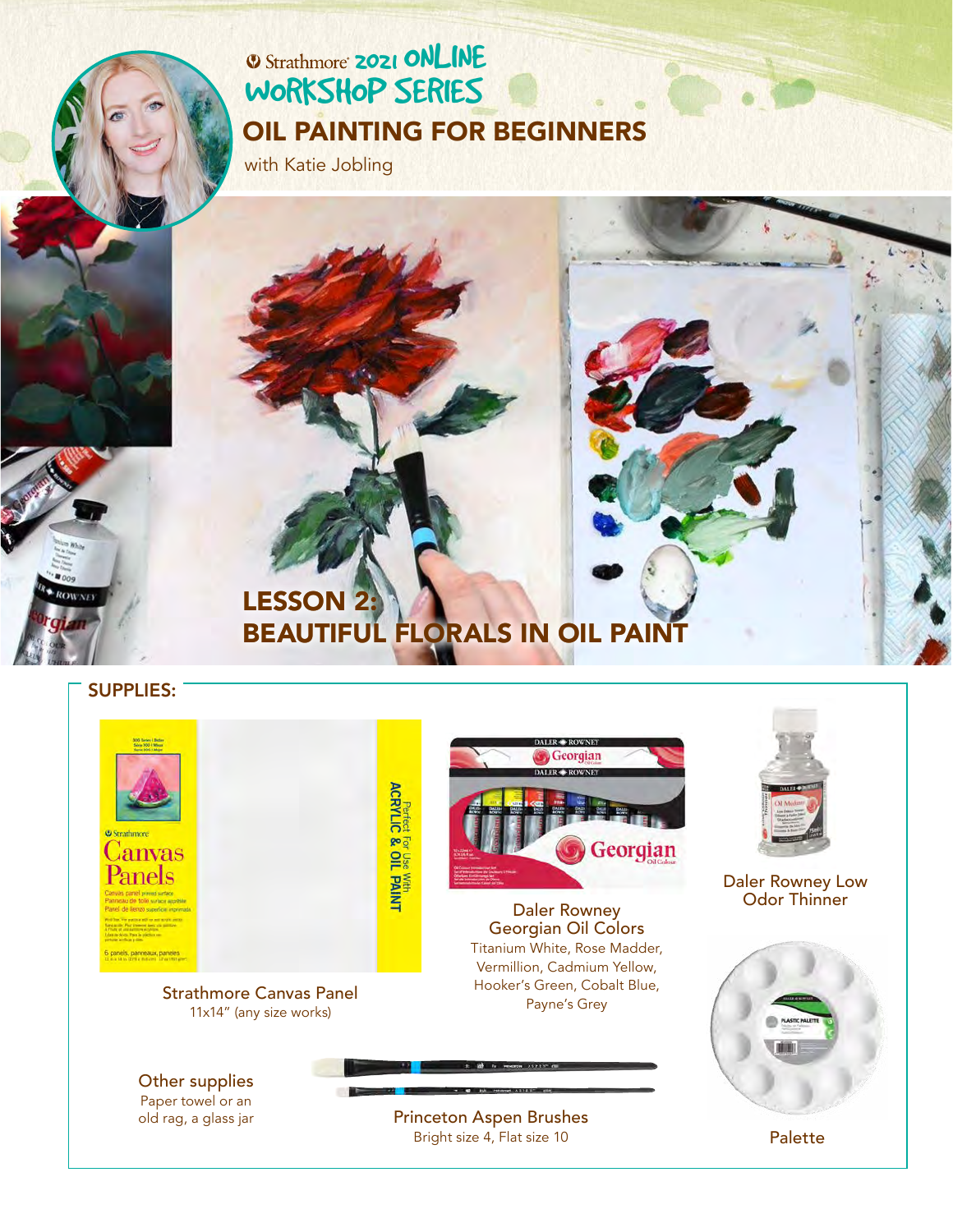# Beautiful Florals in Oil Paint

In video 2 we will learn how to use oil paint to create a beautiful floral oil painting.

Safety: Try to use oils/solvents in a well ventilated space and avoid using a bedroom where you

will be sleeping. Solvent fumes can have a negative effect if breathed in. Also take care not to get oils/solvent on your skin as much as possible. Feel free to wear nitrile gloves if you feel more comfortable.

# REFERENCE PHOTO

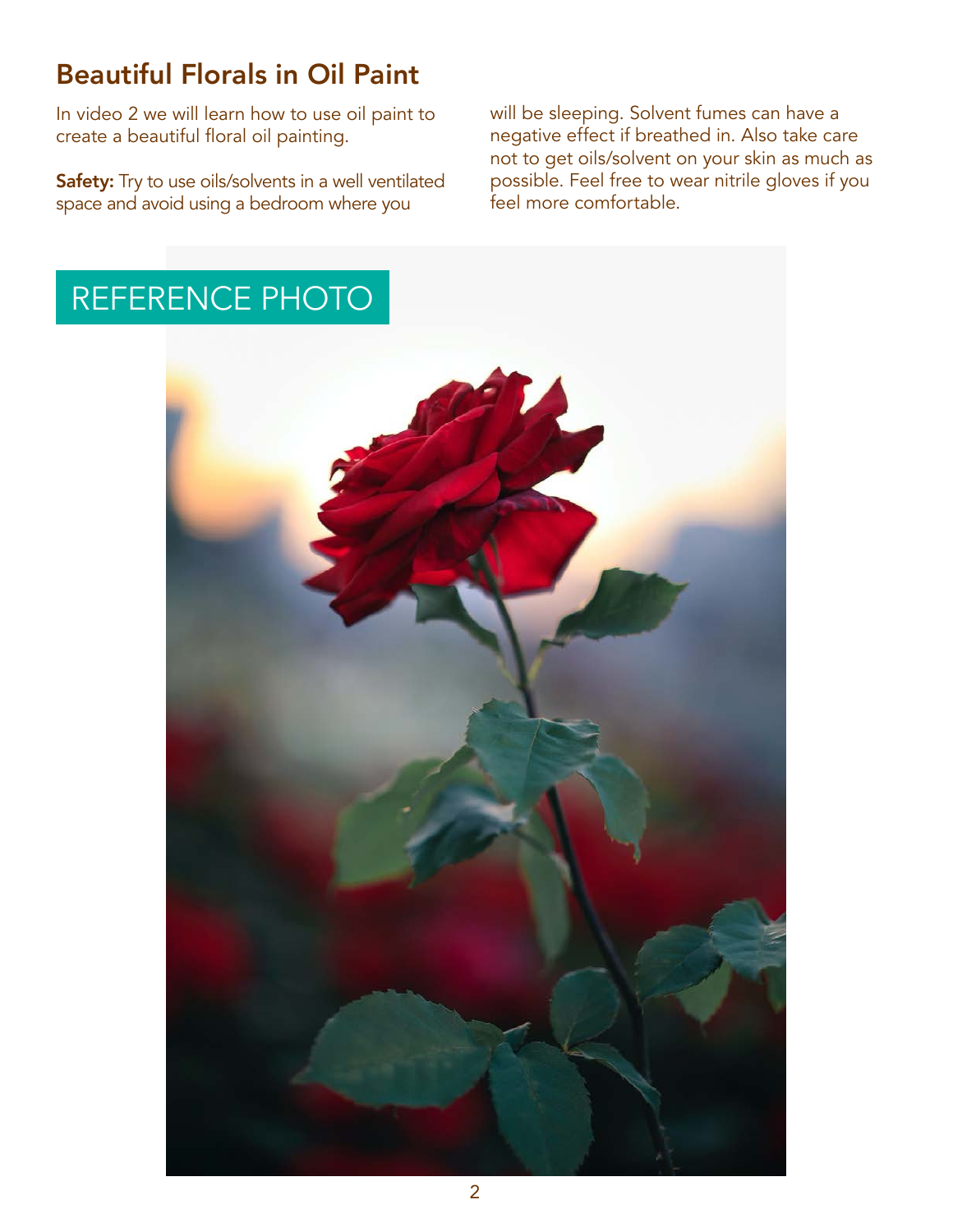

# **STEPS**

### STEP 1:

Using thinner to thin down the paint, create a desaturated color to sketch with using Hookers Green and Rose Madder. We know these are opposite colors on the color wheel, therefore will desaturate each other. Let your eyes follow the shape of the reference photo and try to recreate the lines and shapes.

Remember: Paint what you actually see, not what you think you see.



# STEP 2:

Block in the darkest areas. You can darken colors by mixing the opposite color on the color wheel e.g. Hooker's Green and Rose Madder.

Remember: For the rose petals you want to add more Rose Madder. For the foliage, add more Hooker's Green. You can add a little Payne's Grey but try to stay away from a heavy black.

Remember: Squint at your reference photo so you can see the values easily rather than being distracted by details. y actans.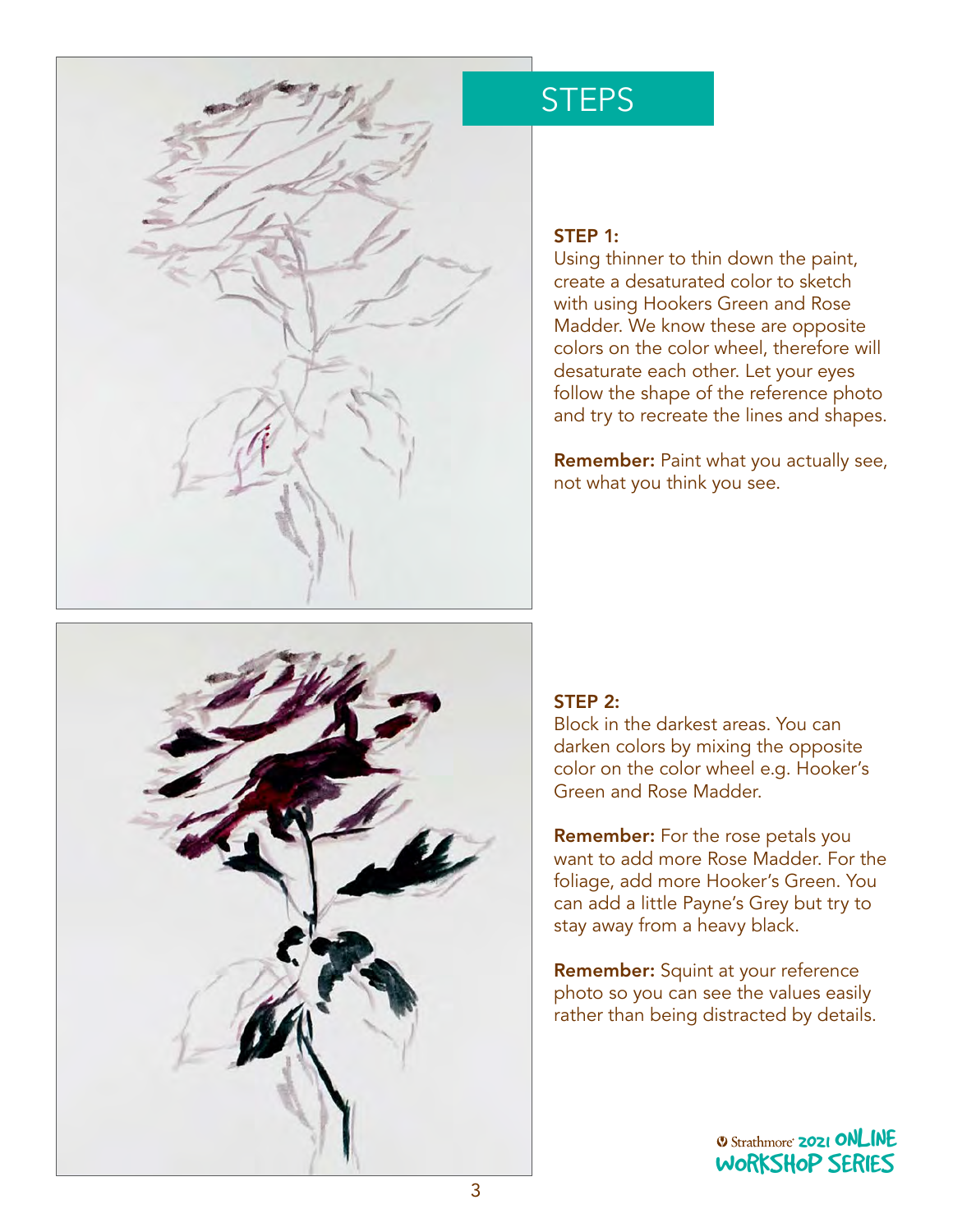

# STEP 3:

Fill in the rest of the petals with a thinned out Rose Madder layer. Try to be aware of your brush 'picking up' or spreading the darker colors. If this happens, clean or wipe your brush regularly on your paper towel.



# STEP 4:

Add a layer of Vermillion in the areas where the colors are vibrant on the reference photo. With the 'thin' layer already down, you can use thicker oil paint here.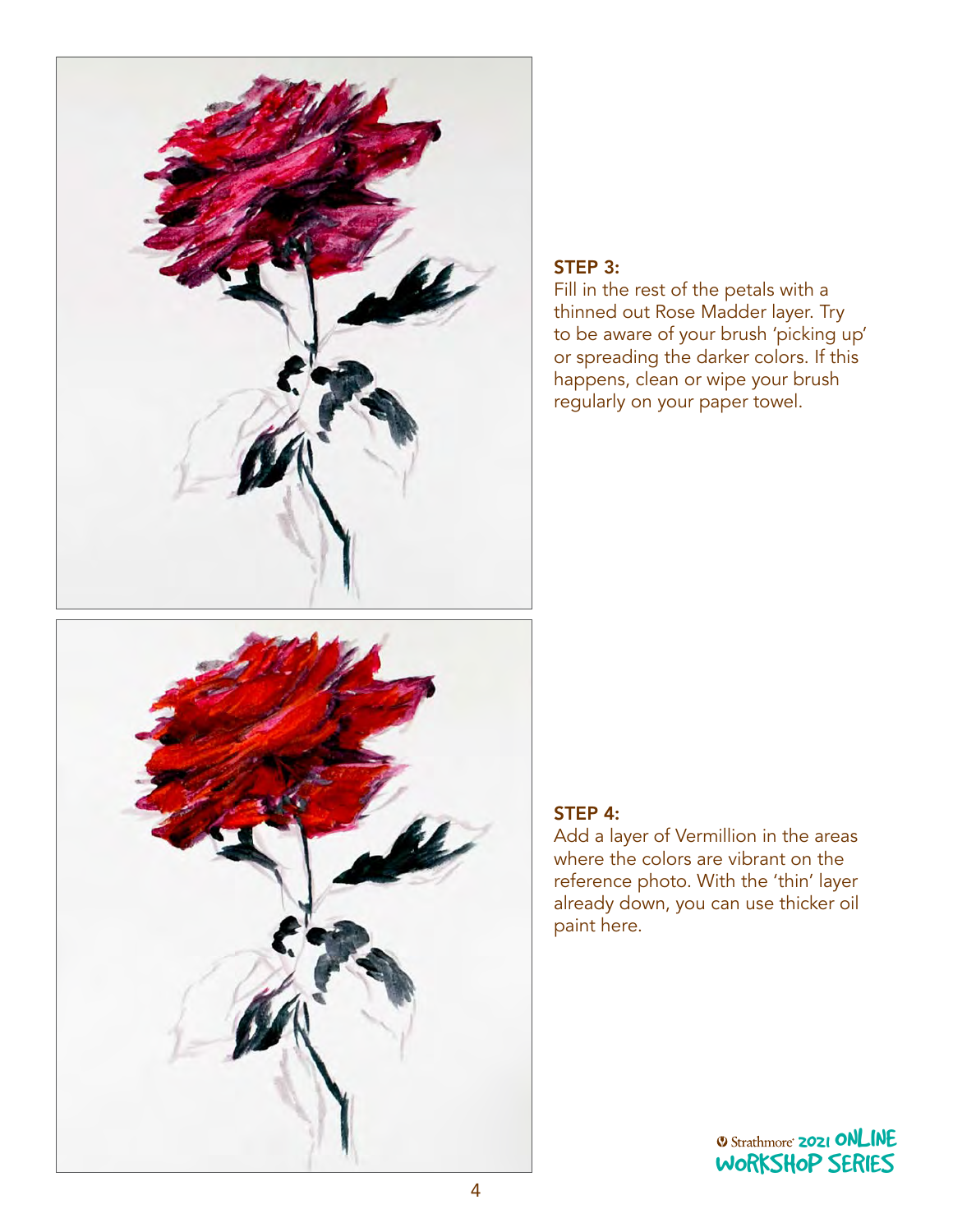



# STEP 5:

Add highlights and refine the darks. Keep looking at the reference photo and back at your painting to narrow down the details. Don't worry too much about the edges, we can tidy these up later!

## STEP 6:

Add in your dark, medium, and light range of greens to the foliage.

Remember: You can practice your brush strokes here by mimicking the serrated edges of the leaves.